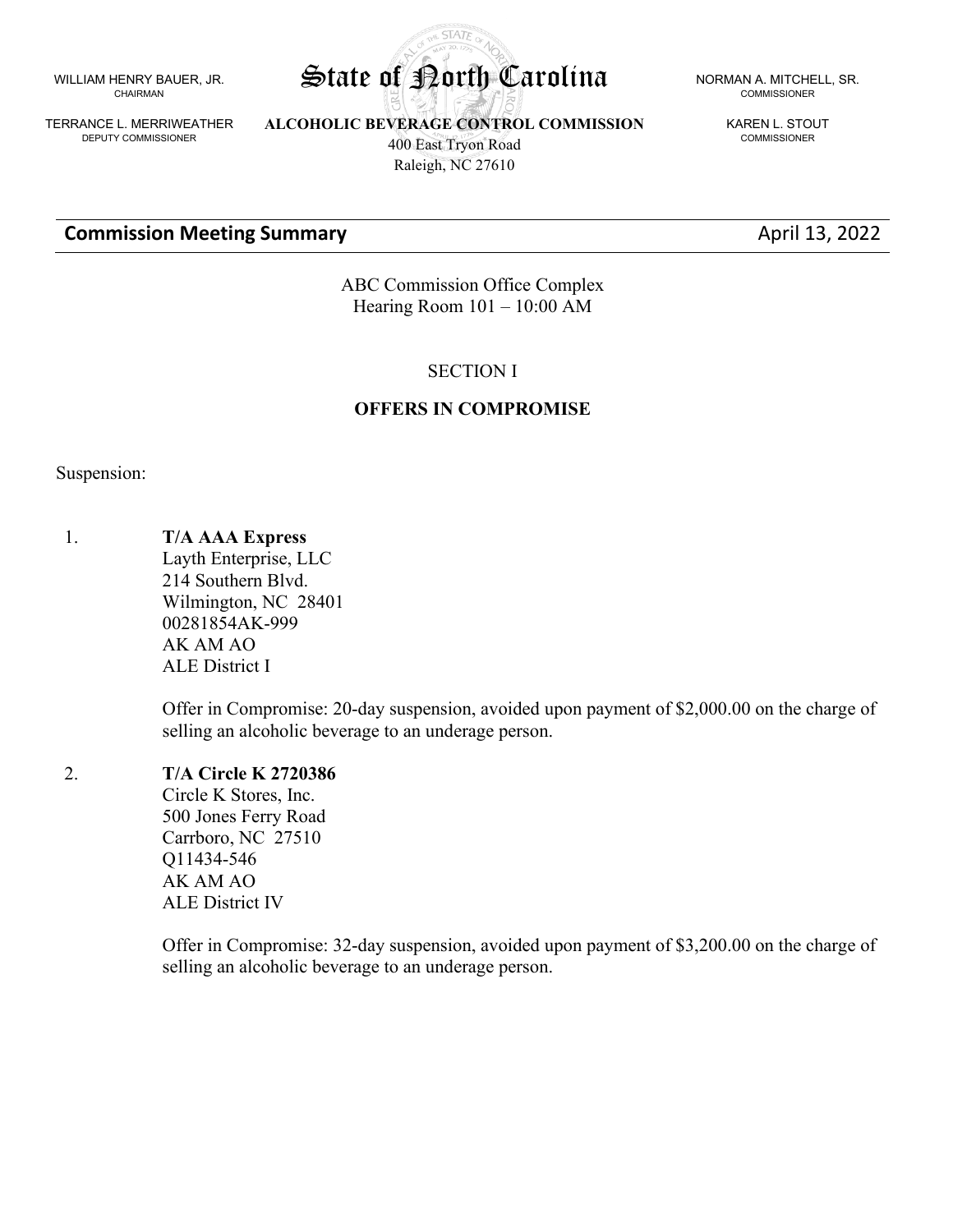### 3. **T/A Dos Amigos Restaurante Mexicano**

Easley Dos Amigos, Inc. 187 New Market Center Boone, NC 28607 00080484AJ-998 AJ AL AY ALE District VII

Offer in Compromise: 32-day suspension, avoided upon payment of \$3,200.00 on the charges of (1) allowing intoxicated person to consume, (2) failing to deface tax stamp once bottle empty and (3) not having a tax stamp on a spirituous liquor bottle.

### 4. **T/A Eagles 5**

Eagles Enterprise, LLC 620 Hampton Pointe Blvd. Hillsborough, NC 27278 Q11633-997 AK AM AO ALE District IV

Offer in Compromise: 17-day suspension, avoided upon payment of \$1,700.00 on the charge of selling an alcoholic beverage to an underage person.

### 5. **T/A Empire Distributors**

Empire Distributors of North Carolina, Inc. (Stuart Fry Goodfellow) 13833 Carowinds Blvd. Charlotte, NC 28273 00289947WS-999 **BA** ALE District VI

Offer in Compromise: 10-day suspension, avoided upon payment of \$1,000.00 on the charge of delivering wine to retailer without the proper permit.

6. **T/A Fast Trip**

Sosa Mart, Inc. 600 North William Street Goldsboro, NC 27530 00277726AK-998 AK AM AO ALE District II

Offer in Compromise: 18-day suspension, avoided upon payment of \$1,800.00 on the charge of selling to an intoxicated person.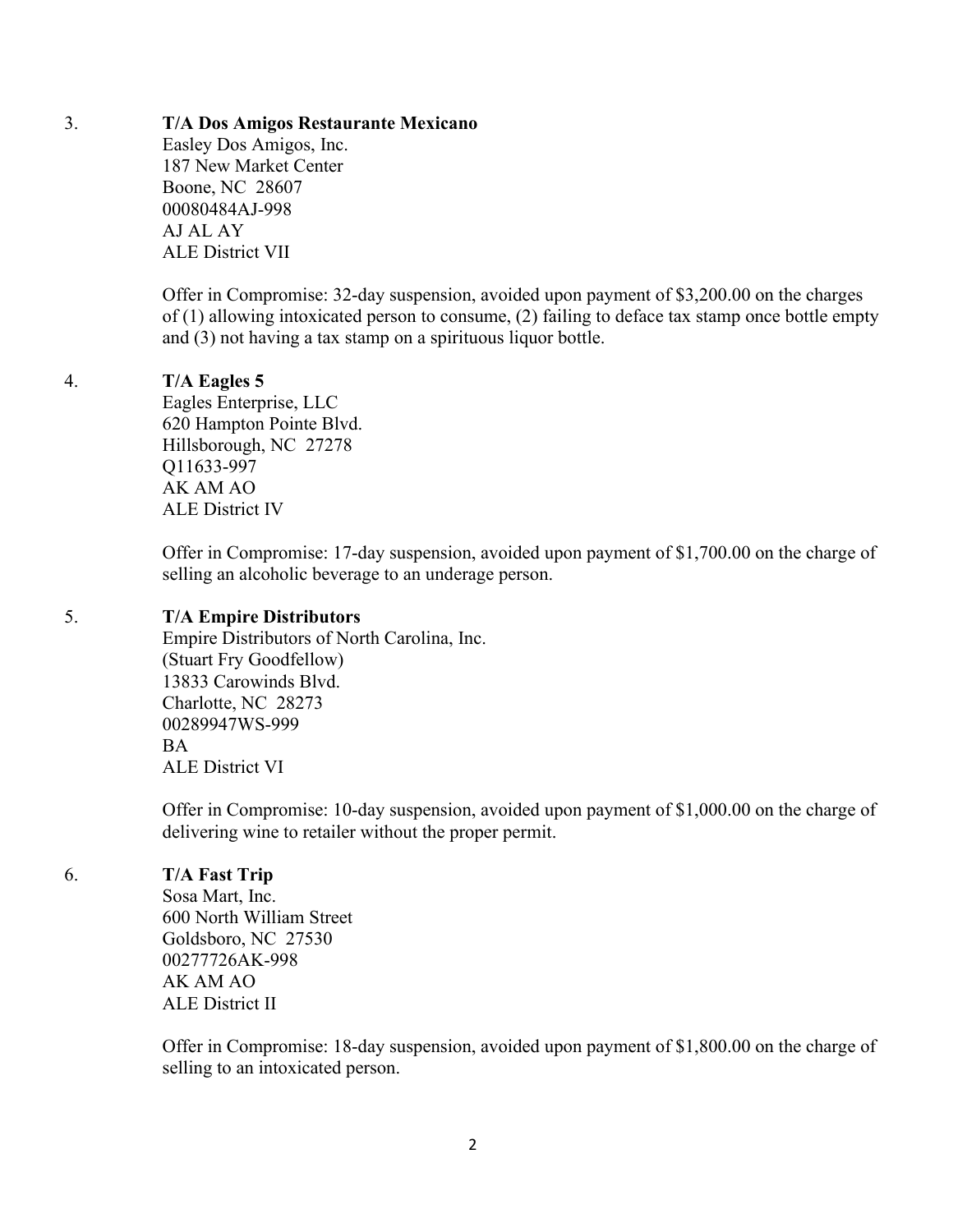### 7. **T/A Han Dee Hugos 35**

Sampson Bladen Oil Company, Inc. 4100 Oleander Drive Wilmington, NC 28403 Q11310-969 AK AM AO ALE District I

Offer in Compromise: 10-day suspension, avoided upon payment of \$1,000.00 on the charge of selling an alcoholic beverage to an underage person.

### 8. **T/A Hooters of Hickory**

HOA Restaurant Holder, LLC 1211 13th Avenue SE Hickory, NC 28602 Q11614-993 AJ AL AN AY ALE District VII

Offer in Compromise: 10-day suspension, avoided upon payment of \$1,000.00 on the charge of selling to an intoxicated person.

### 9. **T/A International Foods**

J and J Food Corp. 421 Chapanoke Road, Suite 101 Raleigh, NC 27603 00160225AK-999 AK AM AO ALE District IV

Offer in Compromise: 8-day suspension, avoided upon payment of \$800.00 on the charge of selling an alcoholic beverage to an underage person.

### 10. **T/A La Nueva Frontera Store**

La Nueva Frontera Store, Inc. 10499 Hwy 70 West Clayton, NC 27520 00155892AK-999 AK ALE District IV

Offer in Compromise: 13-day suspension, avoided upon payment of \$1,300.00 on the charges of (1) selling or possessing alcoholic beverages where not authorized, (2) possessing spirituous liquor for sale where not authorized, and (3) failing to purchase malt beverages only from wholesaler.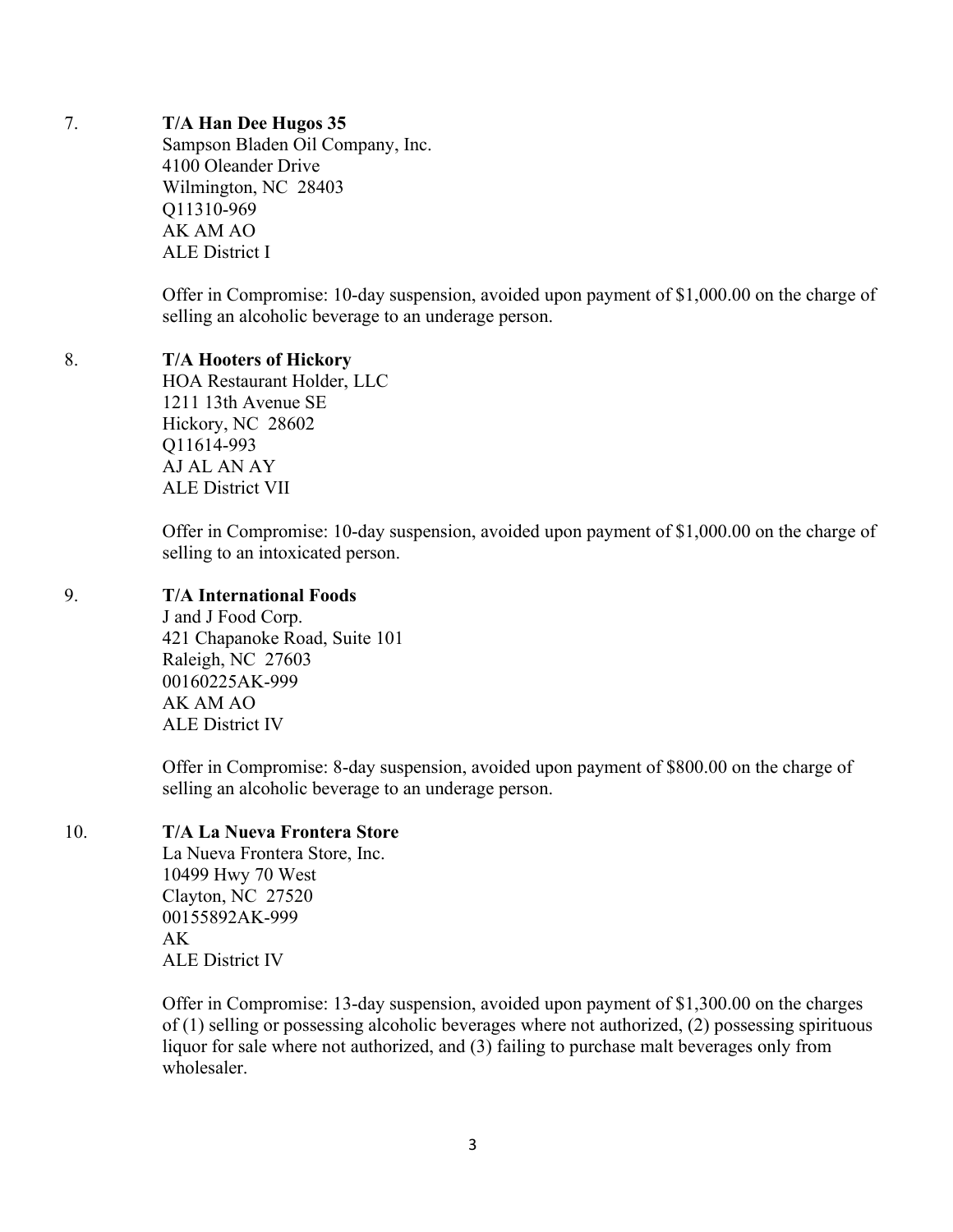### 11. **T/A Live Crawfish and Seafood Restaurant**

Long Vu 150 South Equity Drive, Suites G and H Smithfield, NC 27577 00278219AJ-999 AJ AL ALE District IV

Offer in Compromise: 10-day suspension, avoided upon payment of \$1,000.00 on the charge of possessing or consuming spirituous liquor where not authorized.

### 12. **T/A On the Run**

On the Run, Inc. 739 Ward Blvd. Wilson, NC 27893 00188768AK-999 AK AM AO ALE District II

Offer in Compromise: 3-day suspension, avoided upon payment of \$300.00 on charge of transferring a glass tube or splitter without proper records.

### 13. **T/A Park Grill and Store**

Park Grill Store and Bar, LLC 7695 Moncure Pittsboro Road Moncure, NC 27559 00286510AJ-999 AJ AL AN DZ ALE District IV

Offer in Compromise: 6-day suspension, avoided upon payment of \$600.00 on the charge of not having a tax stamp on a spirituous liquor bottle.

## 14. **T/A Plaza Del Sol**

Plaza Del Sol of Wilkes, Inc. 1917 US Hwy 421 Wilkesboro, NC 28697 00254446AJ-999 AJ AL AY ALE District VII

Offer in Compromise: 20-day suspension, avoided upon payment of \$2,000.00 on the charge of selling to an intoxicated person.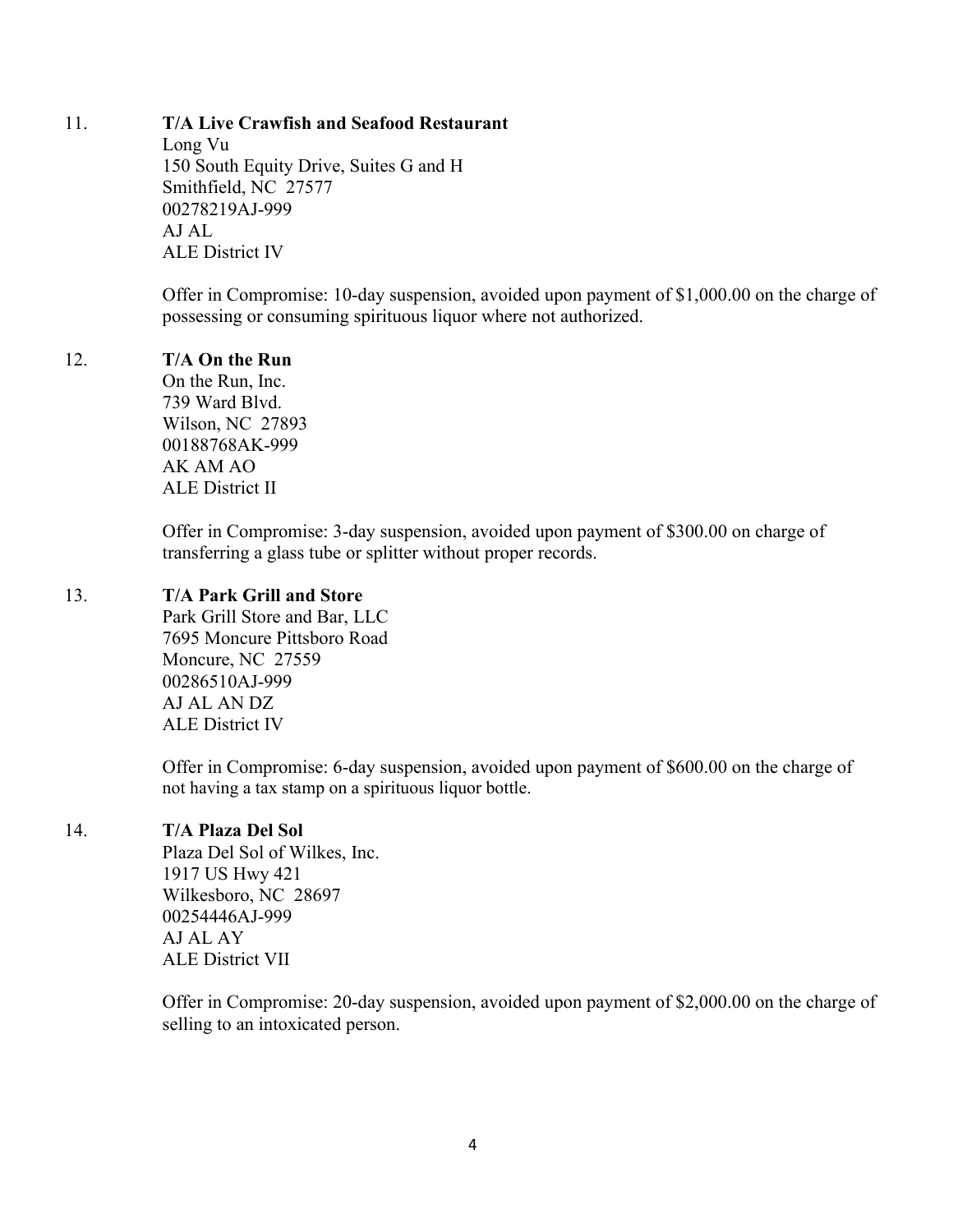# 15. **T/A Queen Sheba Ethiopian Bar and Restaurant**

ASEFAW, Inc. 4808 Central Avenue Charlotte, NC 28205 00205836AJ-999 AJ AL AN AY ALE IV

Offer in Compromise: 3-day suspension, avoided upon payment of \$300.00 on the charge of violating Executive Order restrictions.

## 16. **T/A Scallywag's Bar and Grill**

Scallywags Bar and Grill, LLC 700 Lake Forest Drive New London, NC 28127 00277754AJ-999 AJ AL AY ALE District V

Offer in Compromise: 10-day suspension, avoided upon payment of \$1,000.00 on the charges of (1) performing services after having consumed alcoholic beverages and (2) wearing uniform while consuming alcoholic beverages.

## 17. **T/A Silver Lake Market**

Moha, Inc. 5002 Carolina Beach Road Wilmington, NC 28412 00288871AK-999 AK AM AO ALE District I

Offer in Compromise: 20-day suspension, avoided upon payment of \$2,000.00 on the charge of selling an alcoholic beverage to an underage person.

## 18. **T/A Speedway 7900**

Speedway, LLC 1206 Sandhills Blvd. Aberdeen, NC 28315 Q11615-844 AK AM ALE District III

Offer in Compromise: 13-day suspension, avoided upon payment of \$1,300.00 on charge of selling an alcoholic beverage to an underage person.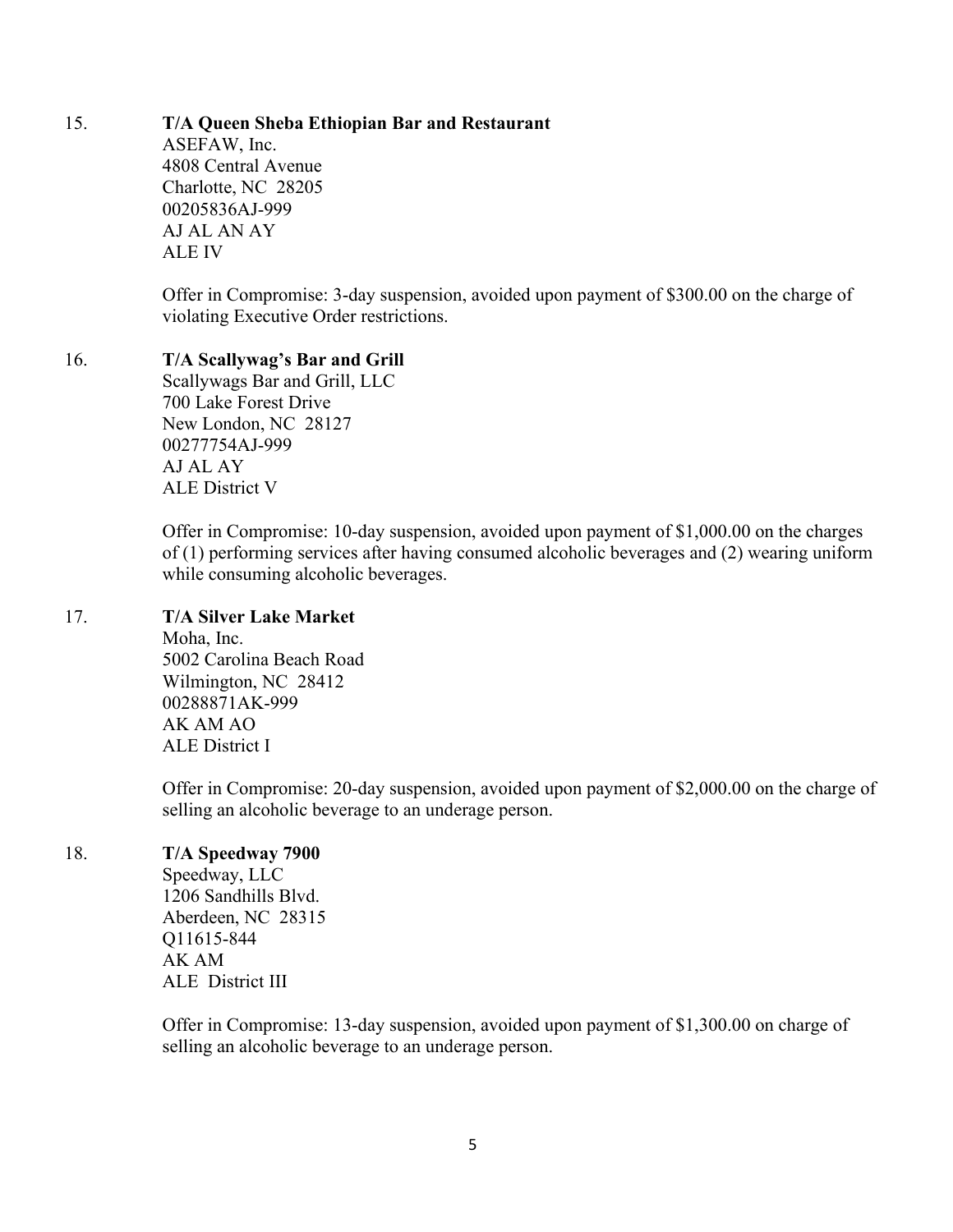## 19. **T/A Spoon River Artworks and Market**

Spoon River Artwork and Market, LLC 263 Pamlico Street Belhaven, NC 27810 00201428AJ-999 AJ AL AY ALE District II

Offer in Compromise: 50-day suspension, the last 45 days avoided upon payment of \$4,500.00 on the charge of performing services after consuming alcoholic beverages.

## 20. **T/A Sushi Dojo Sushi Bar Hibachi and Grill**

Le and Le, Inc. 302 East Dixon Blvd., Suites 7 and 8 Shelby, NC 28152 00168100AJ-999 AJ AL AY ALE District VI

Offer in Compromise: 10-day suspension, avoided upon payment of \$1,000.00 on the charge of selling an alcoholic beverage to an underage person.

### 21. **T/A Trading Post**

Desai and Sons Corp. 71 East First Street Denton, NC 27239 00247706AK-999 AK AM AO ALE District V

Offer in Compromise: 10-day suspension, avoided upon payment of \$1,000.00 on the charge of dispensing prescription medication without being a licensed pharmacist.

## 22. **T/A Village Supermarket**

Village Supermarket, LLC 26 South Second Street Wilmington, NC 28401 00161370AK-999 AK AM AO ALE District I

Offer in Compromise: 20-day suspension, avoided upon payment of \$2,000.00 on the charge of selling an alcoholic beverage to an underage person.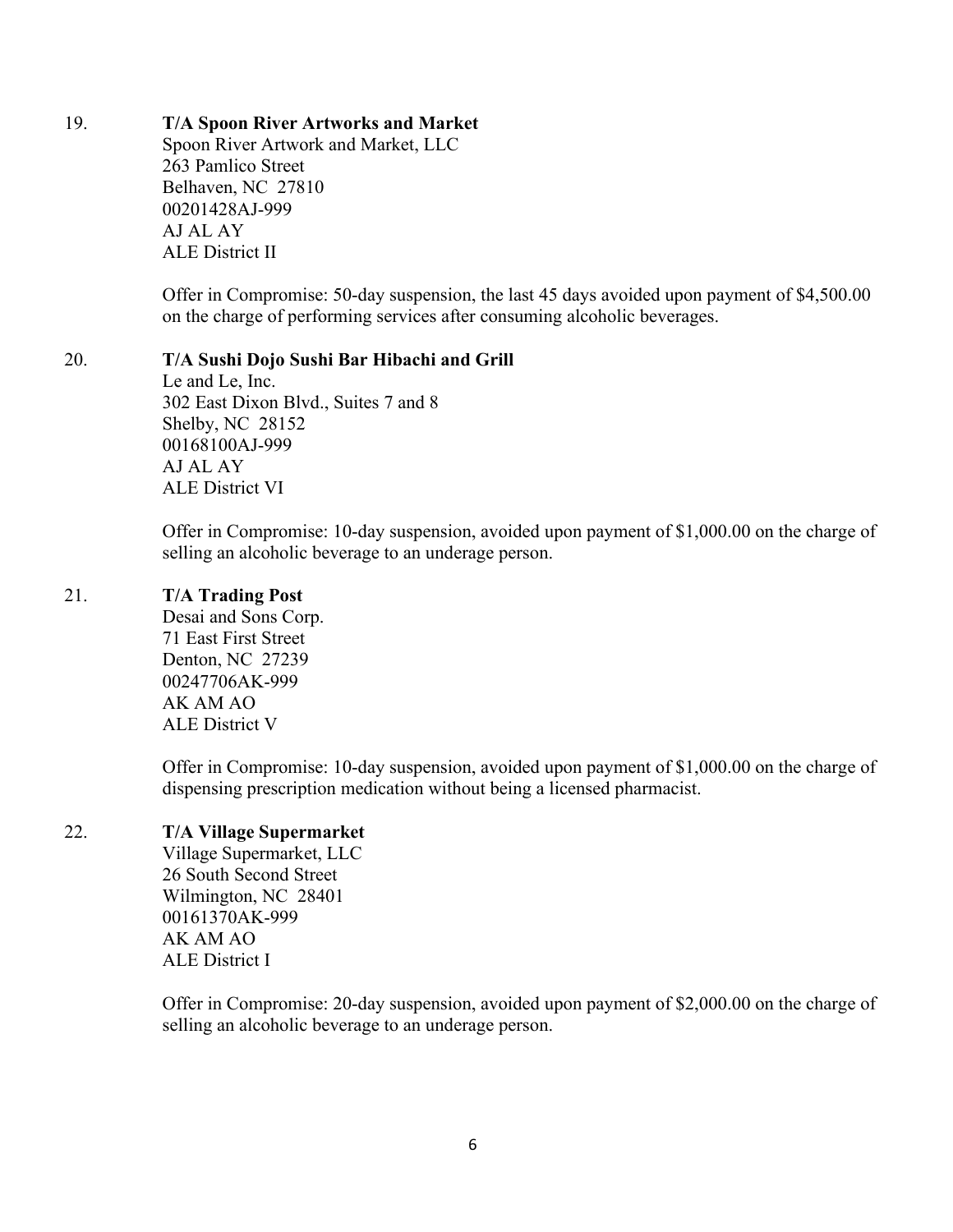## 23. **T/A Weaver Street Market**

Weaver Street Market, Inc. 716 Market Street Chapel Hill, NC 27516 45096A-997 AJ AL AO ALE District IV

Offer in Compromise: 10-day suspension, avoided upon payment of \$1,000.00 on the charge of selling an alcoholic beverage to an underage person.

### 24. **T/A Dollar General Store 20968**

Dolgencorp, LLC 2803 Virginia Road Tyner, NC 27980 Q11589-175 AK AM ALE District II

Offer in Compromise: 20-day suspension, avoided upon payment of \$2,000.00 on the charge of selling an alcoholic beverage to an underage person.

### 25. **T/A Express Way**

202 Express Way, Inc. 202 South White Street Whitakers, NC 27891 00284225AK-999 AK AM AO ALE District II

Offer in Compromise: 20-day suspension, avoided upon payment of \$2,000.00 on the charge of selling an alcoholic beverage to an underage person.

## 26. **T/A Jiffy Mart**

Jameel Ahmed Sharhan 1101 West 3rd Avenue Red Springs, NC 28377 00228930AK-999 AK AM AO ALE District III

Offer in Compromise: 3-day suspension, avoided upon payment of \$300.00 on the charges of (1) failing to keep premises clean and well-lit to avoid undue hazards and (2) failing to maintain minimum food inventory for off-premises fortified wine permit.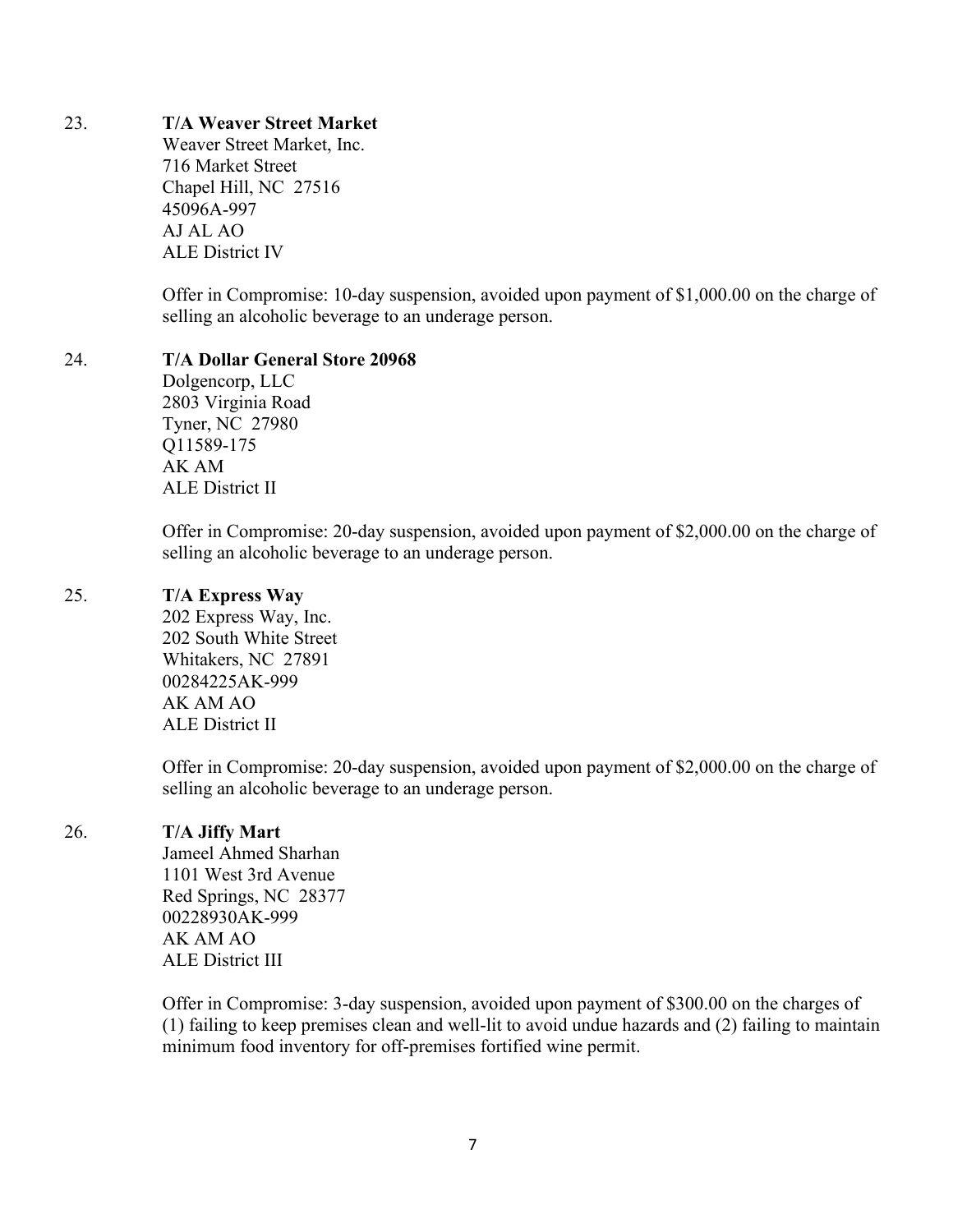### 27. **T/A Linton J Sutton Post 223-1**

American Legion 611 South Martin Street (1) Elizabeth City, NC 27909 14500E-999 AJ AL AN AS ALE District II

Offer in Compromise: 6-day suspension, avoided upon payment of \$600.00 on the charge of failing to superintend.

### 28. **T/A Mar Mac Express**

Hadwan, Inc. 2371 US 117 South Dudley, NC 28333 00210101AK-997 AK AM AO ALE District II

Offer in Compromise: 43-day suspension, the last 28 days avoided upon payment of \$4,300.00 on the charge of selling an alcoholic beverage to an underage person.

### 29. **T/A Wildcat Family Fare**

MM Fowler, Inc. 1032 Market Street Wilmington, NC 28401 Q11390-904 AK AM AO ALE District I

Offer in Compromise: 35-day suspension, avoided upon payment of \$3,500.00 on the charge of selling an alcoholic beverage to an underage person.

# 30. **T/A 7 Eleven Store 37316A**

Virk, Inc. 3643 South Croatan Hwy Nags Head, NC 27959 00232975AK-998 AK AM AO ALE District II

Offer in Compromise: 30-day suspension, avoided upon payment of \$3,000.00 on the charge of selling an alcoholic beverage to an underage person.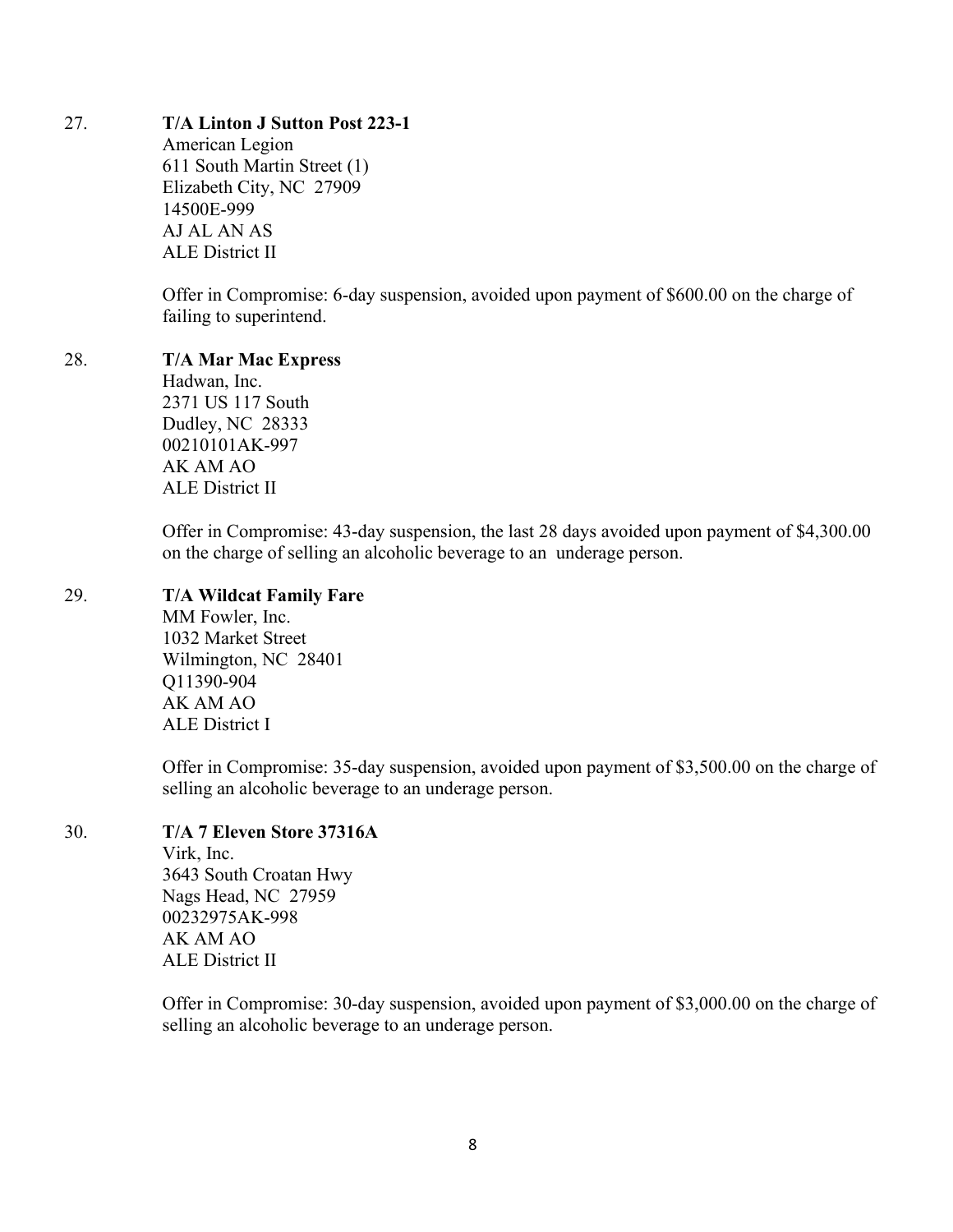### 31. **T/A Advintage Distributing of NC**

LeGrande Hospitality, LLC (Benjamin Tyson Zonnevylle) 110 Sunrise Center Drive Thomasville, NC 27360 00277971WS-998 BA ALE District V

Offer in Compromise: 5-day suspension, avoided upon payment of \$500.00 on the charge of delivering wine to retailer without proper permit.

### 32. **T/A Big Jim's Express**

Adams and Brothers Mart, Inc. 7564 NC Hwy 33 NW Tarboro, NC 27886 00277593AK-997 AK AM AO ALE District II

Offer in Compromise: 20-day suspension, avoided upon payment of \$2,000.00 on the charge of selling an alcoholic beverage to an underage person.

### 33. **T/A C Store**

Malik Associates, Inc. 401 East Salisbury Street Asheboro, NC 27203 00253706AK-999 AK AM AO ALE District V

Offer in Compromise: 15-day suspension, avoided upon payment of \$1,500.00 on the charges of (1) transferring glass tubes or splitters without proper records, (2) possessing a video gaming machine, and (3) possessing adulterants used for the purpose of defrauding a drug or alcohol screening test.

### 34. **T/A Carrboro Mini Mart**

Ashten Malik 502 West Main Street Carrboro, NC 27510 65892B-998 AK AM ALE District IV

Offer in Compromise: 20-day suspension, avoided upon payment of \$2,000.00 on the charge of selling an alcoholic beverage to an underage person.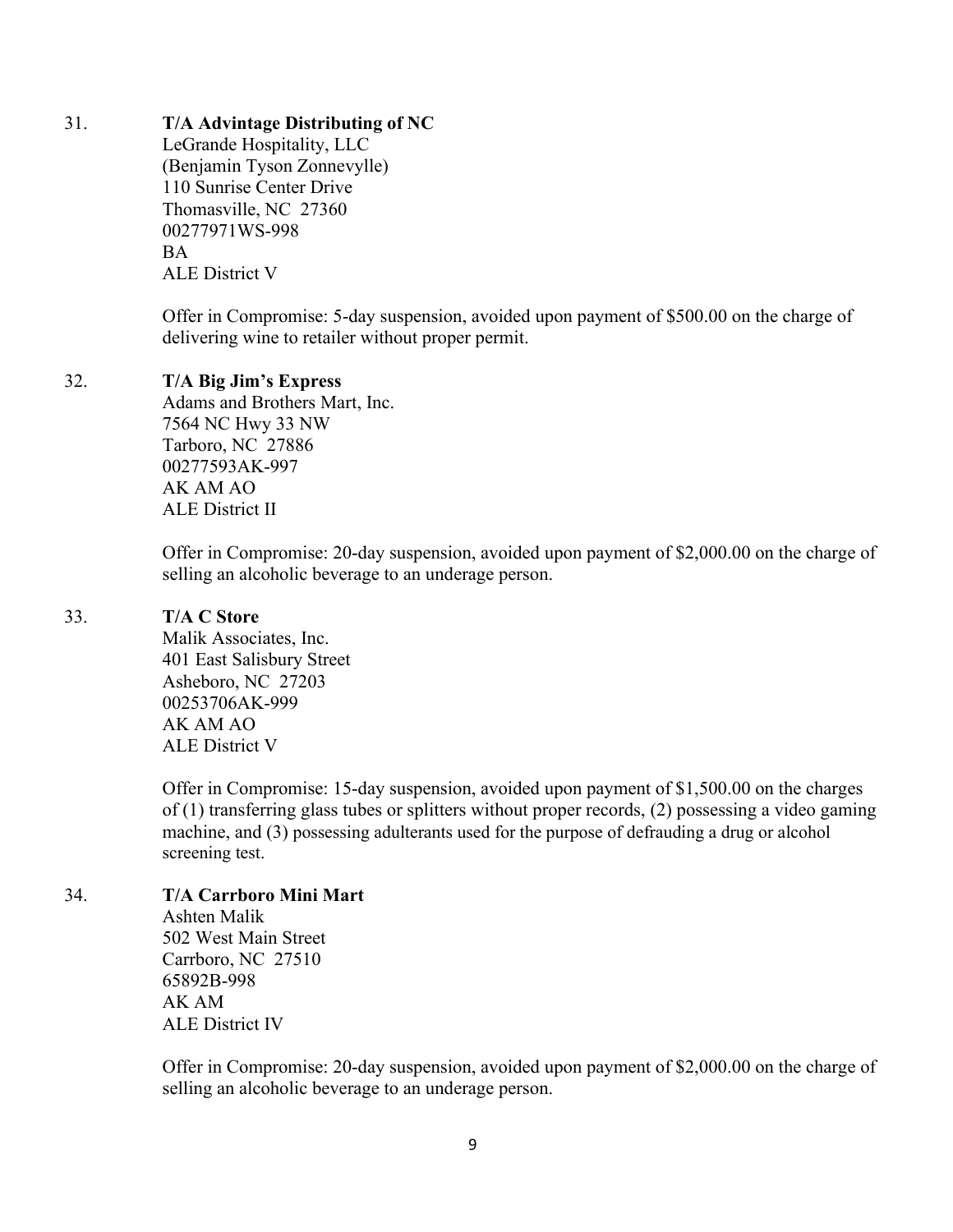### 35. **T/A Chuy's**

Chuy's Opco, Inc. 4020 Market at North Hills Street Raleigh, NC 27609 00209694AJ-998 AJ AL AN AY ALE District IV

Offer in Compromise: 5-day suspension, avoided upon payment of \$500.00 on the charges of (1) failing to deface tax stamp once bottle empty and (2) not having a tax stamp on a spirituous liquor bottle.

### 36. **T/A Crown Mini Mart**

Mansor Food Corp. 108 South Church Street Hertford, NC 27944 00271209AK-999 AK AM AO ALE District II

Offer in Compromise: 10-day suspension, avoided upon payment of \$1,000.00 on the charge of employee possessing a controlled substance.

### 37. **T/A George's Mini Mart**

Three C's Properties, LLC 408 Old County Home Road, Suite A Asheville, NC 28806 00151884AK-997 AK AM ALE District VIII

Offer in Compromise: 10-day suspension, avoided upon payment of \$1,000.00 on the charge of possessing spirituous liquor where not authorized.

## 38. **T/A Han Dee Hugo's 201**

Sampson Bladen Oil Company, Inc. 6770 Jordan Road Ramseur, NC 27316 Q11310-912 AK AM ALE District V

Offer in Compromise: 20-day suspension, avoided upon payment of \$2,000.00 on the charge of selling an alcoholic beverage to an underage person.